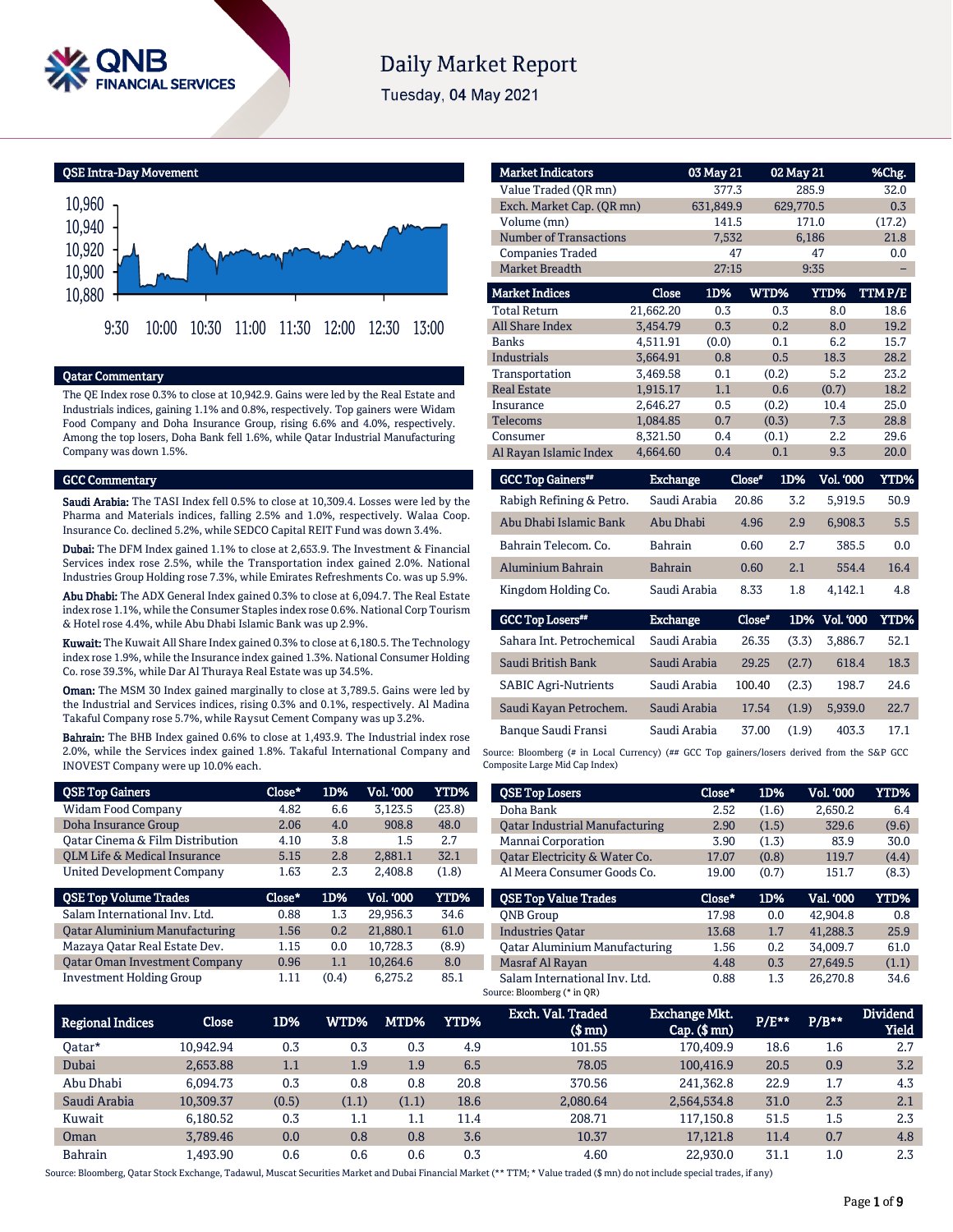# Qatar Market Commentary

- The QE Index rose 0.3% to close at 10,942.9. The Real Estate and Industrials indices led the gains. The index rose on the back of buying support from Arab and Foreign shareholders despite selling pressure from Qatari and GCC shareholders.
- Widam Food Company and Doha Insurance Group were the top gainers, rising 6.6% and 4.0%, respectively. Among the top losers, Doha Bank fell 1.6%, while Qatar Industrial Manufacturing Company was down 1.5%.
- Volume of shares traded on Monday fell by 17.2% to 141.5mn from 171.0mn on Sunday. Further, as compared to the 30-day moving average of 293.6mn, volume for the day was 51.8% lower. Salam International Investment Limited and Qatar Aluminium Manufacturing Company were the most active stocks, contributing 21.2% and 15.5% to the total volume, respectively.

| <b>Overall Activity</b>        | Buy %* | Sell %* | Net (QR)         |
|--------------------------------|--------|---------|------------------|
| Oatari Individuals             | 32.93% | 40.23%  | (27, 546, 917.1) |
| <b>Oatari Institutions</b>     | 24.61% | 32.97%  | (31,540,578.0)   |
| Oatari                         | 57.54% | 73.19%  | (59,087,495.0)   |
| <b>GCC</b> Individuals         | 0.64%  | 0.65%   | (26,590.2)       |
| <b>GCC</b> Institutions        | 3.49%  | 5.88%   | (9,021,926.4)    |
| <b>GCC</b>                     | 4.13%  | 6.53%   | (9,048,516.6)    |
| Arab Individuals               | 8.12%  | 7.73%   | 1,464,019.0      |
| Arab                           | 8.12%  | 7.73%   | 1,464,019.0      |
| Foreigners Individuals         | 3.66%  | 2.56%   | 4,152,949.4      |
| <b>Foreigners Institutions</b> | 26.55% | 9.99%   | 62,519,043.2     |
| <b>Foreigners</b>              | 30.21% | 12.54%  | 66,671,992.6     |

Source: Qatar Stock Exchange (\*as a % of traded value)

# Earnings Releases, Global Economic Data and Earnings Calendar

# Earnings Releases

| <b>Company</b>               | Market       | <b>Currency</b> | Revenue (mn)<br>102021 | % Change<br>YoY | <b>Operating Profit</b><br>(mn) 102021 | % Change<br>YoY          | <b>Net Profit</b><br>(mn) 102021 | % Change<br>YoY |
|------------------------------|--------------|-----------------|------------------------|-----------------|----------------------------------------|--------------------------|----------------------------------|-----------------|
| United Electronics Co.       | Saudi Arabia | <b>SR</b>       | L.364.3                | 10.7%           | 96.2                                   | 89.7%                    | 81.2                             | 134.1%          |
| Tabuk Cement Co.             | Saudi Arabia | <b>SR</b>       | 77.0                   | 2.0%            | 11.1                                   | $-4.2%$                  | 7.1                              | $-75.6%$        |
| Northern Region Cement Co.   | Saudi Arabia | <b>SR</b>       | 161.9                  | $-10.2%$        | 36.4                                   | 17.6%                    | 31.9                             | 15.4%           |
| Saudi Cement Co.             | Saudi Arabia | <b>SR</b>       | 429.1                  | $-4.7%$         | 124.7                                  | $-21.0%$                 | 119.4                            | $-19.6%$        |
| <b>BH Mubasher</b>           | Dubai        | <b>AED</b>      | 13.1                   | 76.4%           | 2.3                                    | N/A                      | 2.3                              | N/A             |
| Ras Al Khaimah Cement Co.    | Abu Dhabi    | <b>AED</b>      | 47.3                   | 28.4%           |                                        |                          | (3.6)                            | N/A             |
| <b>Rak Properties</b>        | Abu Dhabi    | <b>AED</b>      | 124.3                  | 243.9%          | $\overline{\phantom{0}}$               | $\overline{\phantom{0}}$ | 64.1                             | 432.7%          |
| Abu Dhabi Nat. Insurance Co. | Abu Dhabi    | <b>AED</b>      | 1,897.5                | 1.2%            | -                                      |                          | 133.6                            | 9.0%            |

Source: Company data, DFM, ADX, MSM, TASI, BHB.

#### Global Economic Data

| <b>Date</b> | <b>Market</b> | Source                                 | <b>Indicator</b>                     | Period | <b>Actual</b> | Consensus                | <b>Previous</b> |
|-------------|---------------|----------------------------------------|--------------------------------------|--------|---------------|--------------------------|-----------------|
| 05/03       | US            | Markit                                 | Markit US Manufacturing PMI          | Apr    | 60.5          | 60.7                     | 60.6            |
| 05/03       | <b>US</b>     | <b>Institute for Supply Management</b> | <b>ISM Manufacturing</b>             | Apr    | 60.7          | 65.0                     | 64.7            |
| 05/03       | <b>US</b>     | <b>Institute for Supply Management</b> | <b>ISM Prices Paid</b>               | Apr    | 89.6          | 86.0                     | 85.6            |
| 05/03       | <b>US</b>     | <b>Institute for Supply Management</b> | <b>ISM New Orders</b>                | Apr    | 64.3          | 69.5                     | 68              |
| 05/03       | EU            | Markit                                 | Markit Eurozone Manufacturing PMI    | Apr    | 62.9          | 63.3                     | 63.3            |
| 05/03       | Germany       | Markit                                 | Markit/BME Germany Manufacturing PMI | Apr    | 66.2          | 66.4                     | 66.4            |
| 05/03       | France        | Markit                                 | Markit France Manufacturing PMI      | Apr    | 58.9          | 59.2                     | 59.2            |
| 05/03       | India         | Markit                                 | Markit India PMI Mfg                 | Apr    | 55.5          | $\overline{\phantom{0}}$ | 55.4            |

Source: Bloomberg (s.a. = seasonally adjusted; n.s.a. = non-seasonally adjusted; w.d.a. = working day adjusted)

#### Earnings Calendar

| <b>Hekers</b> | Name<br>"umenda                                                         | Date.<br>021 results<br>or reporting | $-1$<br>No.<br>aays remaining! | <b>Status</b> |
|---------------|-------------------------------------------------------------------------|--------------------------------------|--------------------------------|---------------|
| OGRI          | Company<br>Reinsurance<br>Jatar<br>General<br>l Insurance.<br>$\lambda$ | -                                    | -                              | Due           |

Source: QSE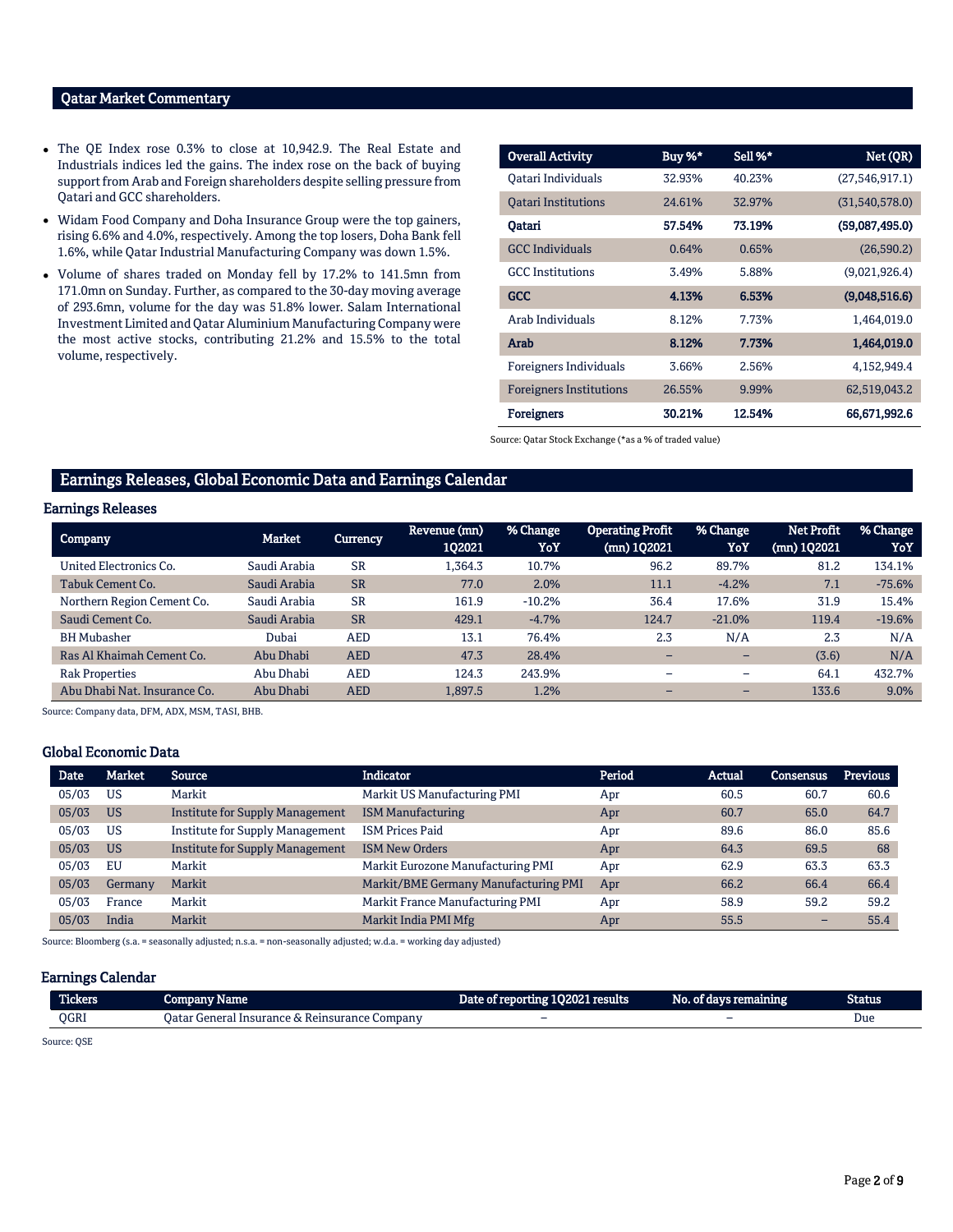# Qatar

- EFG-Hermes: QIGD expects to attract inflow of \$2.3mn Qatari Investors Group (QIGD) is expected to attract inflow of \$2.3mn, following a periodical index review by compiler MSCI next month, according to estimates by EFG-Hermes. It is to be noted that MSCI's May review will be announced on May 11, with results effective as of the close of May 27. (Bloomberg)
- AKHI announces an increase of wakala fees Al Khaleej Takaful Insurance Company (AKHI) announced that the Fatwa and Shari'ah Supervisory Board has approved the increase of wakala fees to 26% instead of 21% from May 1, 2021 to December 31, 2021 which will have a positive impact on shareholders' profits. (QSE)
- ZHCD to hold its investors relation conference call on May 06 Zad Holding Company (ZHCD) announced that the conference call with the investors to discuss the financial results for 1Q2021 will be held on May 06, 2021 at 01:30 pm, Doha Time. (QSE)
- QIBK is first bank in Qatar to launch AI virtual assistant 'Zaki' Qatar Islamic Bank (QIBK) is the first bank in Qatar to launch a conversational virtual assistant armed with proprietary artificial intelligence (AI) and machine learning algorithms. 'Zaki', meaning smart, is an additional communication channel for QIBK website visitors to interact with the bank. The newly launched chatbot service is part of QIBK's ongoing efforts to provide innovative digital solutions to empower its customers and meet their ever-changing banking needs. Zaki is designed to provide relevant and contextual responses to QIBK existing and new customers' queries in a more convenient and instant manner. Developed with customers' daily banking requirements in mind, Zaki will allow customers to interact with the bank 24/7, and receive information or advice on their enquiries directly through AI and machine learning algorithms without the need to visit a branch or call the QIBK call centre. (Gulf-Times.com)
- Shura recommends extension of COVID economic packages The Shura Council has recommended continuation of the government economic packages program as the COVID-19 pandemic and its economic impact is likely to continue for long. The Shura Council, under the chairmanship of Deputy Speaker HE Mohammed bin Abdullah Al Sulaiti, discussed the report of the Financial and Economic Affairs Committee on study of the situation of small and medium enterprises (SMEs) in light of the support provided by His Highness the Amir of State of Qatar Sheikh Tamim bin Hamad Al Thani to these enterprises during pandemic. The Shura Council hailed HH the Amir's support for the private sector through the ongoing economic packages that began with the start of the pandemic. The first economic package in 2020 significantly contributed to reducing the effects of the pandemic on SMEs in the affected sectors, in addition to providing exemptions for companies for a period of six months on public utility payments and rents for logistical areas. (Qatar Tribune, Gulf-Times.com)
- QCB: Credit to government, consumption sectors drives loan growth for Qatar banks – The credit to the government and consumption sectors was seen outpacing the overall loan growth

in Qatar's commercial banks on a yearly basis in March this year, according to the central bank data. The credit to the real estate sector, which is the second largest component in the credit portfolio of the commercial banks, saw a robust growth; hinting at the rebound of the non-hydrocarbons private sector. The Qatar Central Bank (QCB) data showed that total domestic credit grew 8.64% YoY to QR1.1tn at the end of March 31, 2021. The strong credit pick-up is an indicator of the resilience in the private sector, whose growth has been corroborated by the purchasing managers' index of the Qatar Financial Centre. The commercial banks' credit to the government grew the fastest at 22.08% on a yearly basis to QR165.44bn in March 2021, which constituted more than 15% of the total credit in the review period. The consumption loans were seen expanding at 13.49% YoY to QR155.43bn in March 2021. The consumption credit to nationals amounted to QR144.63bn, which grew 18.42%; while that to non-Qataris shrank 27.51% to QR10.75bn. The auto loans to Qataris and non-Qataris were seen declining 31.35% and 26.67% YoY respectively to QR1.27bn and QR0.22bn this March. The personal loans to Qataris and non-Qataris fell 16.09% and 25.96% YoY to QR48.77bn and QR8.07bn respectively in the review period. The credit to the real estate was up 7.31% YoY to QR210.4bn, which was more than 19% of the total domestic credit in March 2021. A total of QR81.34bn was extended to developers, QR60.6bn to commercial housing, QR30.36bn to non-specified segment and QR11.6bn to land. The commercial banks' credit to the services sector saw an 8.25% yearly growth to QR337.09bn, which constituted more than 31% of the total domestic loans in March this year. The credit to the general services witnessed an 8.16% YoY jump to QR300.35bn, which was 89% of the total credit to the services sector in the review period. (Gulf-Times.com)

 Quarantine requirement boosts occupancy of hotels – The mandatory hotel quarantine requirement for those coming to Qatar has improved the occupancy rate in hospitality sector. During the fourth quarter more people resumed travelling as due to fall in COVID-19 restrictions that resulted in easing of restrictions. According to the Planning and Statistics Authority, the average hotel occupancy in 5 star hotel for fourth quarter of 2020 was around 49% while in Q4 Average Daily Rates (ADRs) and Revenue per Available Room were QR537 and QR263, respectively, noted a report released by Al-Asmakh Real Estate Development. "Mandatory hotel quarantine upon return to Qatar for nationals and residents has slightly boosted the overall occupancy compared to previous quarter," said Qatar Real Estate Q4, 2020 report released yesterday. Hotels will continue to reap the benefit over the next few quarters as Qatar has now announced new entry requirements for passengers arriving from six countries – Bangladesh, India, Nepal, Pakistan, the Philippines, and Sri Lanka – with travelers from these countries needing to enter extended periods of mandatory quarantine of 10 days. The hospitality sector of Qatar is expected to see around 1,000 rooms in the first half of this year. "Close to 1,000 keys that were due to open up in 2020 may release to public in the first half of 2021," added the report. According to the report, residential rental rates stabilized in the fourth quarter. Real estate is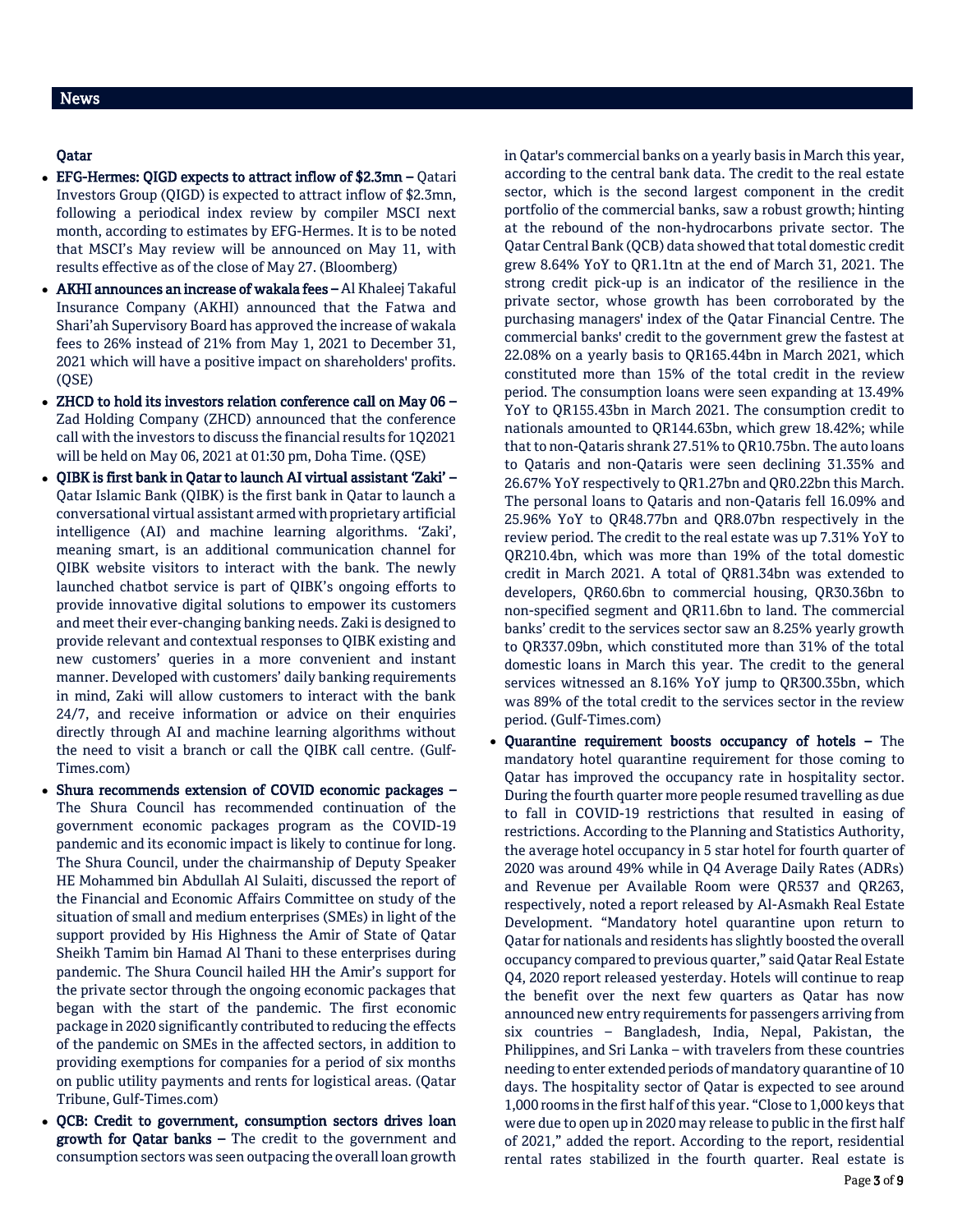focusing on property sale with lucrative offers and optional developer finance scheme. (Peninsula Qatar)

- QFZA set to host Qatar's first laptop manufacturing facility Qatar Free Zones Authority (QFZA) on Monday announced the establishment of a state-of-the-art production facility in Umm Alhoul Free Zone to produce iLife-branded electronic devices. Built by a partnership between iLife Digital, a leading intelligent robotics and electronics company based in Florida, US, and Prime Technologies, a subsidiary of Ali Bin Ali Holding, iLife and Prime Technologies will use the 2,500 sqm factory to create innovative iLife-branded electronic devices including laptops, PCs, smartwatches and mobile phones, among others. The new space will help meet the growing demand for affordable electronic projects in the MENA region, and is the latest of many partnerships QFZs have orchestrated with the private sector. Production at the factory is expected to begin in August 2021, and will produce up to 350,000 electronics a year. In addition to the production of electronics, the factory will support logistics and R&D activities and feature a customer solution center. (Qatar Tribune)
- Net-Zero Producers Forum to pave way for climate commitments – The Gas Exporting Countries Forum (GECF, Forum) welcomes the announcement of the Net-Zero Producers Forum (NZPF), which formalized climate commitments of Canada, Norway, Qatar, Saudi Arabia, and the US. The GECF is proud that two of its members, Qatar and Norway, are part of this new platform, which will enable them to share their views on net-zero emissions, with inspiration from the GECF's vast body of scientifically-grounded work. Being a coalition of 19 leading producers and exporters of natural gas, jointly representing 70% of the proven gas reserves, 44% of its marketed production, 52% of pipeline and 51% of LNG exports, the Forum prioritizes fulfilling environmental obligations as its duty to the world. (Gulf-Times.com)

# International

- Fed's Powell says economic recovery clouded by racial, education gaps – The US economy is doing better but is "not out of the woods yet," Federal Reserve Chair Jerome Powell said on Monday in remarks that flagged an upcoming central bank study documenting the disproportionate blow suffered by the less educated and working parents during the coronavirus downturn. There, Powell said, the Fed's annual Survey of Household Economic Decisionmaking (SHED), to be released later this month, put some firmer estimates around the disparate impacts of the pandemic, an issue he and other policymakers have focused on and pledged to build into their analysis of how the economic recovery is proceeding and when it might be complete. The report found that 22% of parents "were either not working or working less because of disruptions to childcare or in-person schooling," with the numbers even higher for Black and Hispanic mothers, at 36% and 30% respectively. About 20% of people aged 25 to 54 - the prime working years for US adults - without a four-year college degree were laid off in 2020, versus 12% for those with at least a bachelor's degree. About 14% of whites in their prime working years were laid off at some point last year compared to 20% or more for Blacks and Hispanics in that group, Powell said. (Reuters)
- Supply chain bottlenecks amid roaring demand slow US manufacturing – US manufacturing activity grew at a slower pace in April, restrained by shortages of inputs as rising vaccinations against COVID-19 and massive fiscal stimulus unleashed pent-up demand. The survey from the Institute for Supply Management (ISM) on Monday showed record-long lead times, wide-scale shortages of critical basic materials, rising commodities prices and difficulties in transporting products across industries. The pandemic, now in its second year, has severely disrupted supply chains. The ISM noted that "companies and suppliers continue to struggle to meet increasing rates of demand due to coronavirus impacts limiting availability of parts and materials." It cautioned that worker absenteeism, short-term shutdowns due to part shortages and difficulties in filling open positions could limit manufacturing's growth potential. "Manufacturing is struggling to keep up with roaring demand," said Will Compernolle, a senior economist at FHN Financial in New York. The ISM's index of national factory activity fell to a reading of 60.7 last month after surging to 64.7 in March, which was the highest level since December 1983. A reading above 50 indicates expansion in manufacturing, which accounts for 11.9% of the US economy. Economists polled by Reuters had forecast the index edging up to 65 in April. The White House's massive \$1.9tn pandemic relief package and the expansion of the COVID-19 vaccination program to all adult Americans have led to a boom in demand, which is pushing against supply constraints. Federal Reserve Chair Jerome Powell said last week the US central bank expected the bottlenecks would be resolved as workers and businesses adapted and "we think of them as not calling for a change in monetary policy." Inventories at factories and customers are extremely lean, which should keep production humming. (Reuters)
- US construction spending rebounds less than expected in March – US construction spending rebounded far less than expected in March as strength in housing was offset by continued weakness in outlays on nonresidential structures and public projects. The Commerce Department said on Monday that construction spending gained 0.2% after falling 0.6% in February. Economists polled by Reuters had forecast construction spending surging 1.9%. Construction spending, which accounts for about 4% of GDP, increased 5.3% on a YoY basis in March. The government reported last week that the economy grew at a 6.4% annualized rate last quarter. That was the second-fastest GDP growth pace since the third quarter of 2003 and followed a 4.3% rate in the fourth quarter. Tepid construction spending likely has no impact on economists' expectations for double-digit GDP growth in the second quarter, fueled by massive fiscal stimulus and improving public health as more Americans get vaccinated against COVID-19. Spending on private construction projects rose 0.7% in March, lifted by investment in single-family homebuilding. There is strong demand for housing but supply has lagged amid expensive building materials as well as land and labor shortages. That followed a 0.3% drop in February. Spending on residential projects surged 1.7% in March after edging up 0.1% in February. But outlays on private nonresidential construction like gas and oil well drilling fell 0.9% in March. Business investment in nonresidential structures fell in the first quarter for the sixth straight quarter as a rebound in mining exploration, shafts and wells was offset by a drop in commercial and healthcare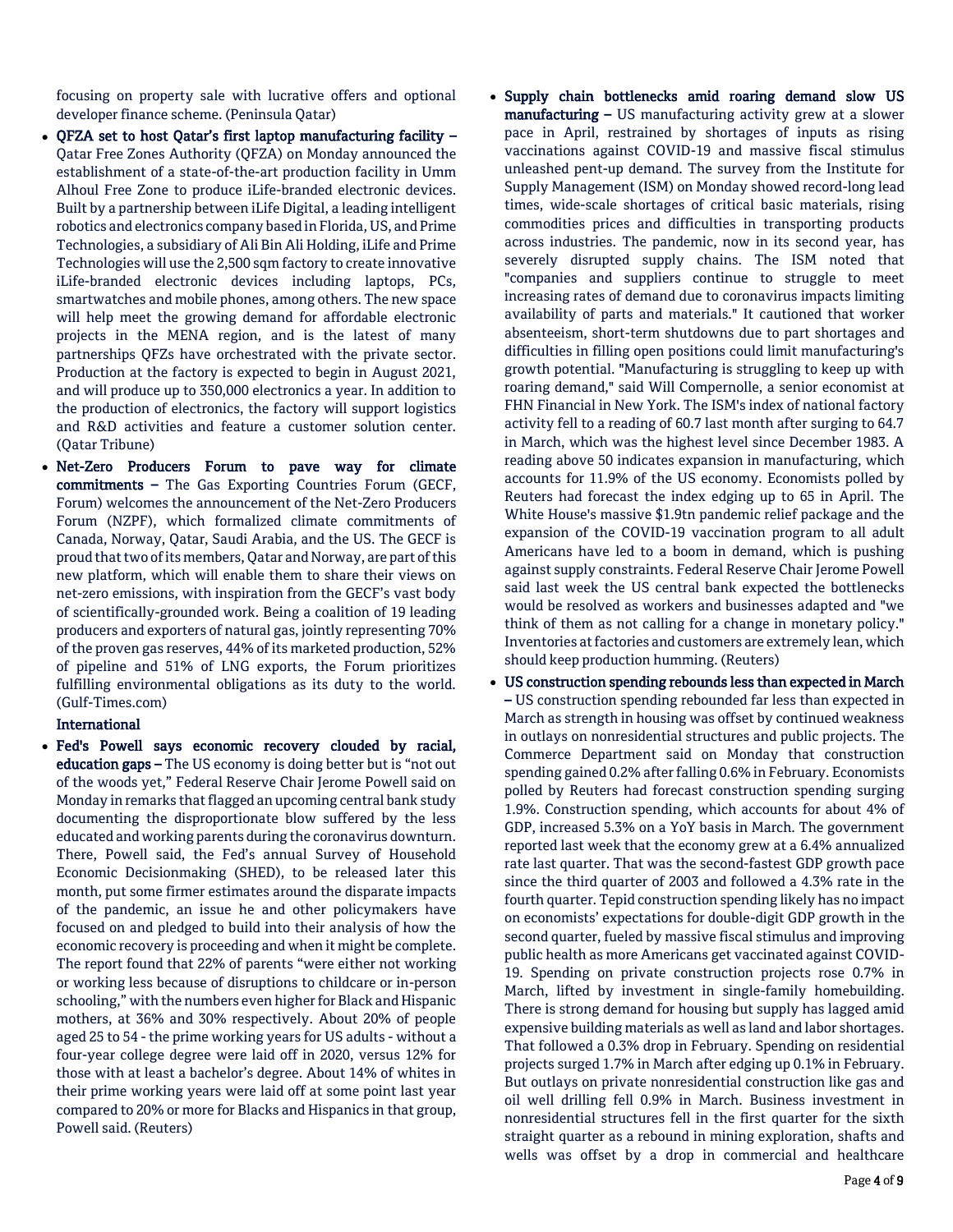buildings. Spending on public construction projects dropped 1.5% in March after declining 1.6% in February. State and local government outlays decreased 1.4%, while federal government spending declined 2.1%. (Reuters)

- US manufacturing sector slows in April amid supply challenges – US manufacturing activity grew at a slower pace in April, likely constrained by shortages of inputs amid pent-up demand unleashed by rising vaccinations and massive fiscal stimulus. The Institute for Supply Management (ISM) said on Monday its index of national factory activity fell to a reading of 60.7 last month after surging to 64.7 in March, which was the highest level since December 1983. A reading above 50 indicates expansion in manufacturing, which accounts for 11.9% of the US economy. Economists polled by Reuters had forecast the index edging up to 65 in April. The White House's massive \$1.9tn pandemic relief package and the expansion of the COVID-19 vaccination program to all adult Americans has led to a boom in demand. But the pent-up demand is pushing against supply constraints as the pandemic, now in its second year, has disrupted labor supply, leading to shortages that are boosting prices of inputs. That has been most evident in the automobile industry, where a global semiconductor chip shortage has forced cuts in production. Ford Motor Co said last week the scarcity of chips slashed production in half in its second quarter. Technology companies are also feeling the heat. Apple warned last week that the chip shortage could dent iPads and Mac sales by several billion dollars. Demand for goods like motor vehicles and electronics has surged during the pandemic as Americans shunned public transportation and millions worked from home and took classes remotely. Robust consumer spending helped to lift gross domestic product growth at a 6.4% annualized rate in the first quarter. Most economists expect double-digit GDP growth this quarter, which would position the economy to achieve growth of at least 7%, which would be the fastest since 1984. The economy contracted 3.5% in 2020, its worst performance in 74 years. The ISM survey's measure of prices paid by manufacturers rose last month to the highest reading since July 2008. The survey's forward-looking new orders subindex dropped to 64.3 after racing to 68.0 in March, which was the highest reading since January 2004. (Reuters)
- UK and India announce \$1.4bn investment boost, step closer to trade deal – Britain and India announced 1bn Pounds (\$1.39bn) of private-sector investment and committed to seek a free trade deal ahead of a virtual meeting between Prime Minister Boris Johnson and Indian leader Narendra Modi. The meeting replaces an in-person visit Johnson had planned to make last month to deepen cooperation as Britain seeks new trading partners after leaving the European Union. That visit was cancelled due to surging COVID-19 cases in India. "Like every aspect of the UK-India relationship, the economic links between our countries make our people stronger and safer," Johnson said in a statement. The British government set out 533mn Pounds of Indian investment into Britain, including 240mn by the Serum Institute for its vaccines and sales business, and 446mn Pounds of export deals for British businesses. Some of the investments listed had already been made public. British estimates combined with data from the firms involved, showed the deals would create more than 6,500 jobs in Britain. The two countries will also finalize an 'Enhanced Trade Partnership' that will lift export

barriers on goods ranging from British apples to medical devices, and took steps to open up India's legal services sector to UK firms. The partnership deal is seen as a step towards a full freetrade agreement that Britain hopes will by 2030 double bilateral trade from its current level of around 23bn Pounds per year. "In the decade ahead, with the help of new Partnership signed today and a comprehensive Free Trade Agreement, we will double the value of our trading partnership with India and take the relationship between our two countries to new highs," Johnson said. (Reuters)

- PMI: Eurozone factories raced ahead in April, prices jumped Eurozone factory activity growth surged to a record high in April, boosted by burgeoning demand and driving a rise in hiring, although supply constraints led to an unprecedented rise in unfulfilled orders, a survey showed. While a third wave of coronavirus infections in Europe has forced some governments to shutter much of their dominant service industries, factories have largely remained open. IHS Markit's final Manufacturing Purchasing Managers' Index (PMI) rose to 62.9 in April from March's 62.5, albeit below the initial 63.3 "flash" estimate but the highest reading since the survey began in June 1997. An index measuring output, which feeds into a composite PMI due on Wednesday and that is seen as a good guide to economic health, edged down from March's record high of 63.3 to 63.2. Anything above 50 indicates growth. The backlogs of work index soared to 61.5 from 60.4, a survey high. French manufacturing growth eased off a little from March's peak as bottlenecks weighed on the recovery but Italian factory activity grew at its fastest rate on record, sister surveys showed. German factories have been humming along during the pandemic, almost undisturbed by the related lockdowns, and activity accelerated in Europe's biggest economy early this year on strong demand from the US and China. Its latest PMI was only just below March's high at 66.4. China's factory activity growth slowed and missed forecasts as supply bottlenecks and rising costs weighed on production, a survey showed on Friday, while figures due later on Monday are expected to show an acceleration in US factory growth. (Reuters)
- IHS Markit: Brazil manufacturing PMI falls to 10-month low in April - Growth in Brazil's manufacturing sector decelerated in April to its slowest rate since June last year, a survey of purchasing managers' activity showed, and prices charged to customers rose towards their recent historic highs. While a brutal second wave of the COVID-19 pandemic weighed on overall activity, employment rose and companies were more optimistic about future conditions, IHS Markit's latest purchasing managers index (PMI) report showed. The headline PMI fell to 52.3 in April from 52.8 in March, the lowest since last June. A reading above 50.0 marks expansion, while a reading below signifies contraction. The series was launched in 2006. IHS Markit's employment index rose back above the 50.0 threshold, to 51.8 from 48.5, while the future output index rose, IHS Markit said. The output prices index, which measures prices charged to customers, rose to the third highest in series history and close to the top two readings from last year. Consumer price inflation in Brazil is running at more than 6%, well above the central bank's year-end target of 3.75%. The central bank is widely expected to raise interest rates next week by 75 basis points for a second time. Meanwhile, Brazil posted a trade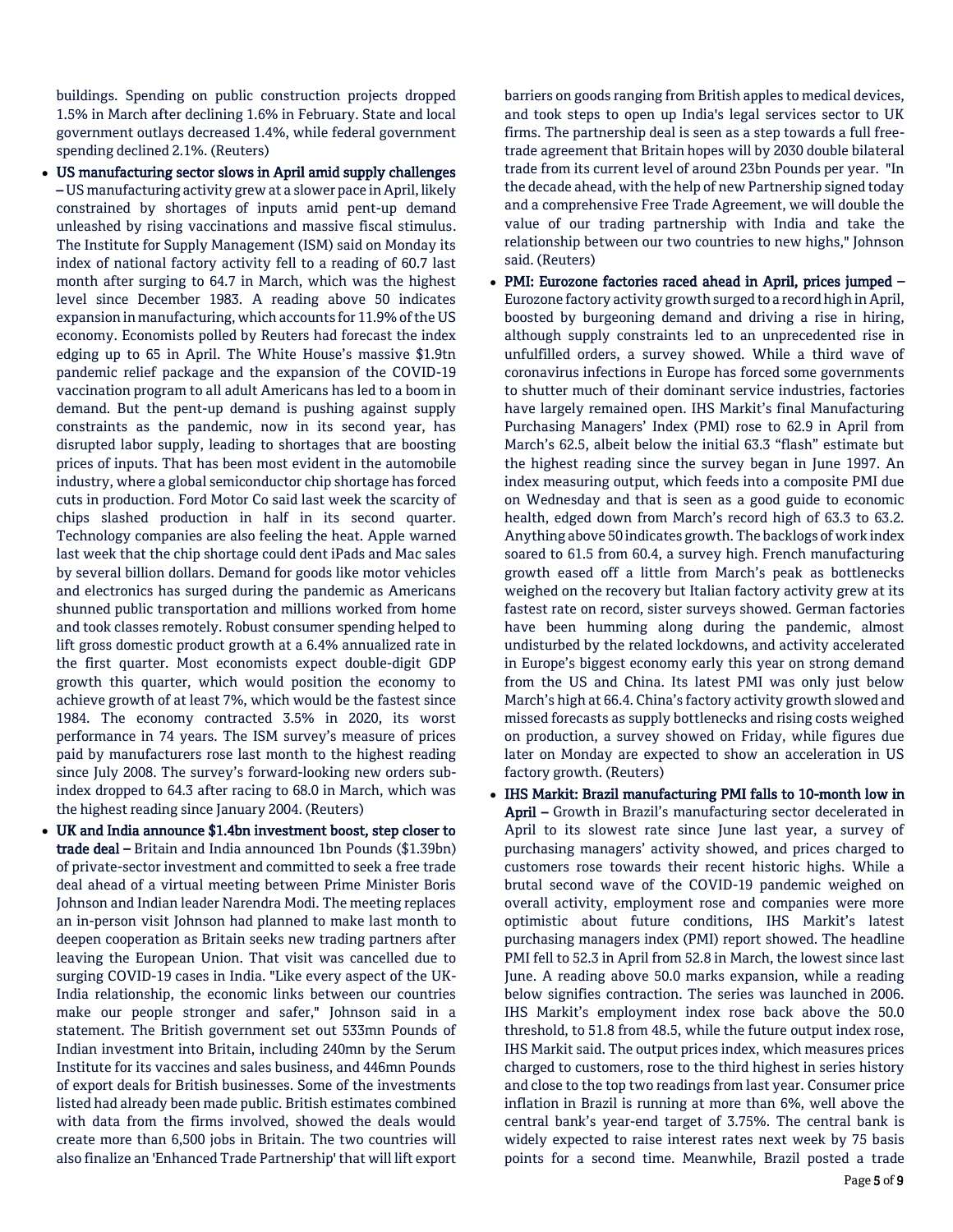surplus of \$10.3bn in April, figures showed, below the Reuters forecast for an \$11.4bn surplus in the period. (Reuters)

 Fed survey: Banks eased standards for business, household loans in first quarter – Loan officers at US banks reported easing standards on most business and household loans in the first three months of the year as more of the country reopened amid accelerating vaccination rates. Standards on commercial real estate loans remained basically unchanged, while banks reported tighter standards for construction and land development loans, according to loan officers responding to the Federal Reserve survey released. Demand, meanwhile, was weaker for business loans to large and mid-sized firms, and for nonfarm nonresidential loans, and was unchanged for business loans to smaller firms; while demand for construction, land development and multifamily loans rose, the survey showed. The US economy grew an annualized 6.4% in the first quarter, powered by consumer spending. The Fed survey showed that during the first quarter demand for home loans strengthened, while demand for credit card and other consumer loans remained unchanged. Despite the recent easing trend, banks since the start of the pandemic have overall tightened both business and consumer credit policies, as well as for commercial real estate loans, the Fed reported. Big banks eased credit policies on loans to large, investment-grade firms, and small banks tightened standards especially for small and below-investment-grade firms. (Reuters)

# Regional

- EFG-Hermes: FAB, ADNOC Distribution to lead flows on MSCI review – First Abu Dhabi Bank (FAB) and ADNOC Distribution are expected to attract flows of \$487mn and \$228mn, respectively, following a periodical index review by compiler MSCI next month, according to estimates by EFG-Hermes. It is to be noted that MSCI's May review will be announced on May 11, with results effective as of the close of May 27. Also in the UAE, Emaar Mall's deletion from benchmark to trigger outflows of \$98mn if FAB's foreign inclusion factor is increased to 40%, Head of data and index research, Ahmed El Difrawy said. Agthia inflows is estimated at \$6.3mn. Forecasts for other Middle Eastern markets include Saudi Arabia's Mouwasat with inflow of +\$150mn, Saudi National Petrochemical +\$119mn, Dr Sulaiman Al Habib Medical Services +\$92mn, Catering -\$52mn, Riyadh Cement Company +\$6mn. From Egypt, ElSewedy -\$24mn, Fawry +\$50mn, Abou Kir Fertilizers +\$7mn, Heliopolis Housing - \$1mn, Ibnsina Pharma -\$1mn. From Kuwait, Gulf Bank -\$68mn, ABK -\$5mn; Jazeera -\$1.1mn, Burgan Bank +\$6.3mn, Boursa Kuwait +\$4mn, Alafco +\$2mn. (Bloomberg)
- OPEC's share of Indian oil imports plunges to two decade low OPEC's share of India's oil imports fell to the lowest in at least two decades in the year to the end of March as overall purchases by Asia's third largest economy fell to a six-year low, data obtained from industry and trade sources showed. Total crude imports by the world's third-biggest oil importer fell to 3.97mn bpd in the 2021 fiscal year to March 31, down 11.8% from a year earlier, the data showed. India bought more US and Canadian oil at the expense of that from Africa and the Middle East, reducing purchases from members of the Organization of the Petroleum Exporting Countries to around 2.86 million barrels per day and squeezing the group's share of imports to 72% from around 80%

previously. That is the lowest share since at least the 2001/02 fiscal year, before which crude import data is not available. India's refiners are diversifying purchases to boost margins, having upgraded plants to process cheaper tougher crude grades, but refinery runs were hit as the pandemic curbed fuel consumption. (Reuters)

- S&P: Global Islamic finance forecast to grow as main markets recover – The \$2.2tn global Islamic finance industry is expected to grow 10%-12% over 2021-2022 due to increased Islamic bond issuance and a modest economic recovery in the main Islamic finance markets, S&P said. The industry continued to grow last year despite the COVID-19 pandemic, although at a lower pace than in 2019, with global Islamic assets expanding by 10.6% in 2020 against growth of 17.3% the previous year. Islamic finance, which bans interest payments and pure monetary speculation, has been on the rise for many years across markets in Africa, the Middle East and Southeast Asia, but it remains a fragmented industry with uneven implementation of its rules. "Over the next 12 months, we could see progress on a unified global legal and regulatory framework for Islamic finance ... we believe that such a framework could help resolve the lack of standardization and harmonization that the Islamic finance industry has faced for decades," S&P said on Monday. The industry is expected to receive some support in the coming two years in Saudi Arabia, where mortgages and corporate lending are expected to rise as the country pushes ahead with plans to diversify the economy. Investments in Qatar for the 2022 soccer World Cup and the Expo event in Dubai later this year are also expected to support growth. The ratings agency forecast global issuance of Islamic bonds, or Sukuk, to reach \$140bn-\$155bn this year, up from roughly \$140bn in 2020, thanks to abundant liquidity and sustained financing needs among corporates and governments. (Reuters)
- Resilience of corporate debt in emerging markets expected to continue with Middle East recording lowest default level – The percentage of Emerging Market firms defaulting on debts due to the impact of the pandemic is expected to be lower than in many mature markets, according to Aberdeen Standard Investments (ASI). While the COVID-19 pandemic has posed serious challenges that have affected all industries in some shape or form. Despite the continuing negative impact of the pandemic, investment experts at the firm believe there are some good reasons why this EM corporate resilience should be sustained in 2021 and beyond. Investment Director, Emerging Market Corporate Debt, Aberdeen Standard Investments, Kathy Collins said: "The ongoing COVID-19 pandemic has severely impacted economic growth and business activity throughout the world. Reduced revenues and profits have made debt servicing more challenging for more companies and this is reflected in more distressed credits and rising corporate default rates. "EM corporate debt has not been immune to this trend. However, concerns that emerging market debt issuers might be particularly exposed in this respect are misplaced. Historically the EM corporate debt market has been relatively resilient to past major crises, and this is also evident in default data from the pandemic-hit 2020." In 2020, the MEA region reported the lowest number of defaults and many of its currencies are expected to be less affected by global currency weaknesses as they are managed or pegged to the US dollar. According to a report –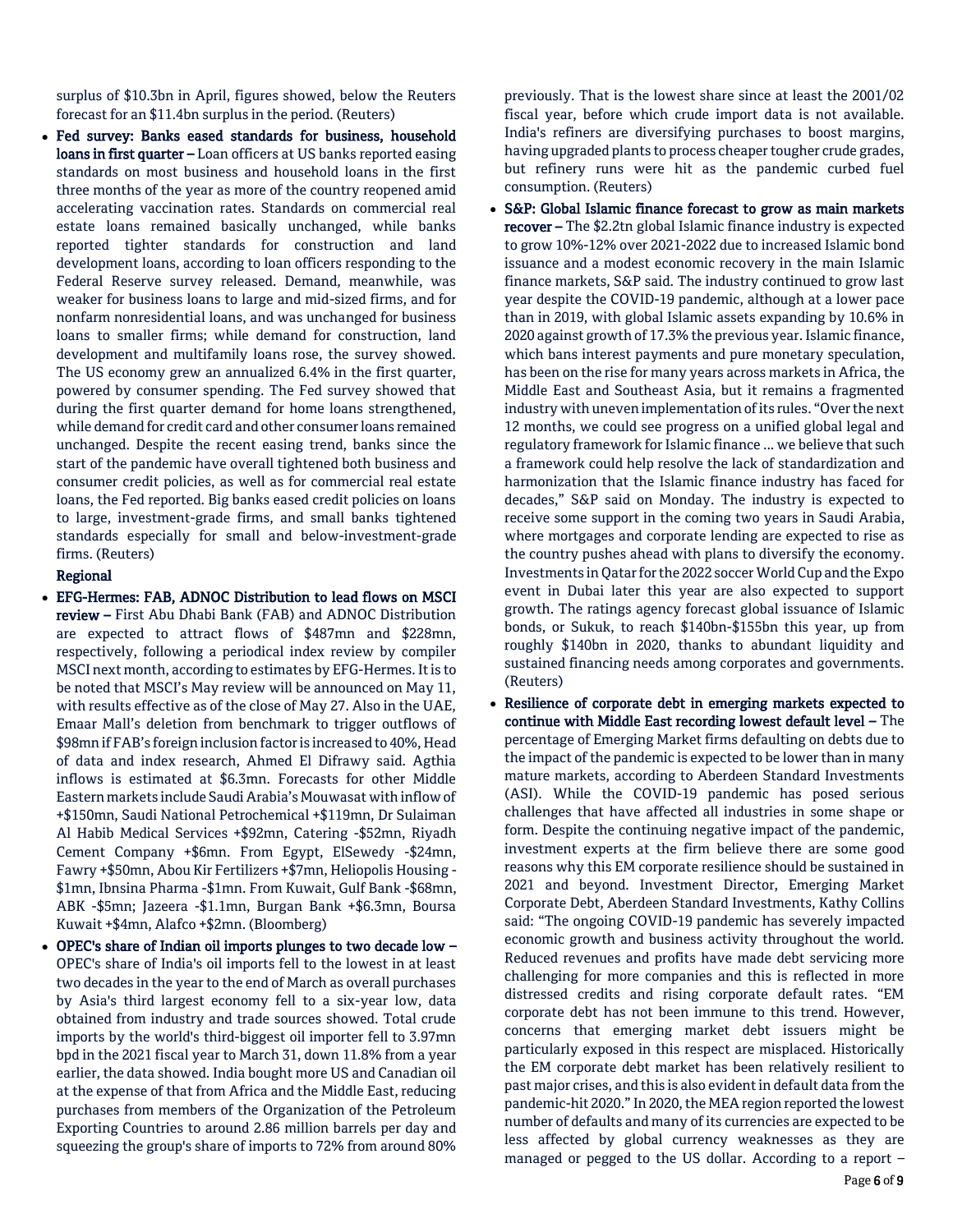'Default Trends – Global', published by Moody's earlier this year, a total of 211 rated corporate issuers defaulted in 2020, more than double the tally (105) for 2019. MEA had the lowest number with just two, followed by Latin America (13) and Asia-Pacific (17) while 141 and 38 corporate defaults were recorded in America and Europe, respectively. This is against a backdrop of debt issuance by MENA governments reaching an all-time high of \$120.7bn in 2020 and GCC members crossing the \$100bn mark for the first time for issuances, with the \$10bn raised by Qatar's Ministry of Finance being the largest. The UAE and KSA were the most active issuing countries having secured \$40.6bn and \$31.4bn in bond proceeds, respectively. (Zawya)

- Saudi Arabia could ease fiscal adjustment to help recovery, IMF says – Saudi Arabia's plans to balance its finances are making good progress but a slower pace of adjustment could be considered this year to support the recovery from the coronavirus crisis, the International Monetary Fund (IMF) said on Monday. Saudi Arabia's economy, the largest in the Arab world, is expected to grow 2.1% in 2021 after shrinking 4.1% last year amid the twin shock of the pandemic and lower oil prices, the IMF said in a report. The forecast figure is lower than a 2.9% real GDP growth estimate the IMF published last month due to a downward revision of Saudi oil GDP, now expected to contract by 0.5% this year, against an earlier 1.6% growth estimate. This was due to production levels agreed by the Organization of the Petroleum Exporting Countries, Russia and their allies, a group known as OPEC+, said the Fund. Non-oil GDP - a measure of the progress of Saudi reforms aimed at weaning the economy off oil revenues - is slated to grow 3.9% this year, the IMF said, confirming its April forecast. The IMF expects Saudi Arabia to bring down its fiscal deficit to 4.2% of GDP this year from 11.3% of GDP last year. "The VAT rate increase, the removal of the Cost-of-Living Allowances, the increased focus on the efficiency of capital spending, and planned further domestic energy price reforms are all important contributors to the planned fiscal adjustment and should not be reversed or delayed," said the Fund. But it said that while fiscal consolidation was needed, "a slower pace of adjustment could be considered this year to provide further support to the recovery." In particular, spending should increase to support low-income households and help offset the loss of purchasing power after the measures introduced last year, it said. (Reuters)
- $\bullet$  Saudi Almarai to spend \$1.76bln in massive poultry expansion Saudi Arabia's Almarai, the largest dairy producer in the Middle East, will invest \$1.76bn to expand its poultry segment and double its market share. Almarai's board approved the capital expenditure the company said in a statement on Monday to the Saudi stock exchange, Tadawul, where it is listed. The five-year strategic expansion will be funded through internal cash flows. The investments will include the development of grandparent farming and production facilities to enable full vertical integration of poultry supplies. Expansions will focus on different geographical locations in the Kingdom to enhance the biosecurity, as well as to diversify Almarai's contribution to the country's economic development, it said. The moves come as part of the private sector's efforts to develop the national economy, in line with the Saudi Vision 2030 and to enhance food security in the Kingdom. (Zawya)
- Saudi Arabia plans sale of grain Silos as privatizations pick up  $-$ Saudi Arabia, one of the world's biggest buyers of wheat and barley, is preparing to sell some of its grain Silos as part of Crown Prince, Mohammed Bin Salman's privatization drive. Stateowned Saudi Grains Organization aims to start selling silo sites as soon as this year, according to sources. SAGO will seek bids from foreign and local firms, sources said. No decisions have been made and SAGO may retain the assets, they said. (Bloomberg)
- Abu Dhabi Developer Aldar to Invest in Fifth Wall 'Proptech' Fund – Abu Dhabi developer Aldar Properties plans to invest in Fifth Wall's European Real Estate Technology Fund to tap the venture capital firm's network of so-called Proptech businesses, it said on Monday without disclosing the size of the investment. Aldar said the investment in the US firm is aimed at gaining access to the latest technologies and trends driving the evolution of the real estate sector. This access will provide Aldar with vital insights to inform its business decisions and identify solutions and potential enhancements to the group's various businesses, its statement said. (Reuters)
- Kuwaiti bars unvaccinated citizens from travel abroad Kuwaiti citizens who have not been vaccinated against COVID-19 will not be able to travel abroad from May 22, the information ministry said on Monday. The ban does not include people in age groups not eligible to receive vaccinations against the coronavirus. A previous directive banning the entry of non-Kuwaitis into the Gulf state still stands, the statement said. (Reuters)
- Ooredoo Kuwait collaborates with Nokia to boost its home internet service with 5G Fixed Wireless Access – Ooredoo Telecom, the first to introduce innovative digital services in Kuwait, has announced its collaboration with Nokia, a trusted partner for critical networks, in which Nokia will be supplying Ooredoo Kuwait 5G Fixed Wireless Access (FWA) equipment for the operator's customer premises. An early pioneer of FWA, Ooredoo is now offering the Nokia FastMile 5G Gateway as a premium internet device for residential and business customers. Ooredoo Kuwait is using FWA to extend the reach of its fiber network to premises not easily connected with direct fiber lines. This will support the company to significantly increase its fixed broadband customer base across the country. Nokia's selfinstallable 5G FWA gateway incorporates Wi-Fi 6 with selfoptimizing mesh technology to optimize performance in real time and includes advanced antenna designs with higher throughput and better coverage resulting in improved customer experience and a lower operational cost for Ooredoo. Director of Network Planning and Design, Ooredoo Kuwait, Essa Haider said: "5G Fixed Wireless Access is essential for Kuwait's economic growth and diversification, and we're delighted to be partnering with Nokia for this." (Zawya)
- Kuwait's March consumer prices rise 3.20% YoY Kuwait's consumer prices rose 3.20% in March YoY, according to the Central Statistical Bureau. Consumer prices rose 0.25% MoM. (Bloomberg)
- Oman sells OMR71.4mn 28-day bills at yield 0.652% Oman sold OMR71.4mn of -day bills due on June 2, 2021. The bills were sold at a price of 99.95, have a yield of 0.652% and will settle on May 5, 2021. (Bloomberg)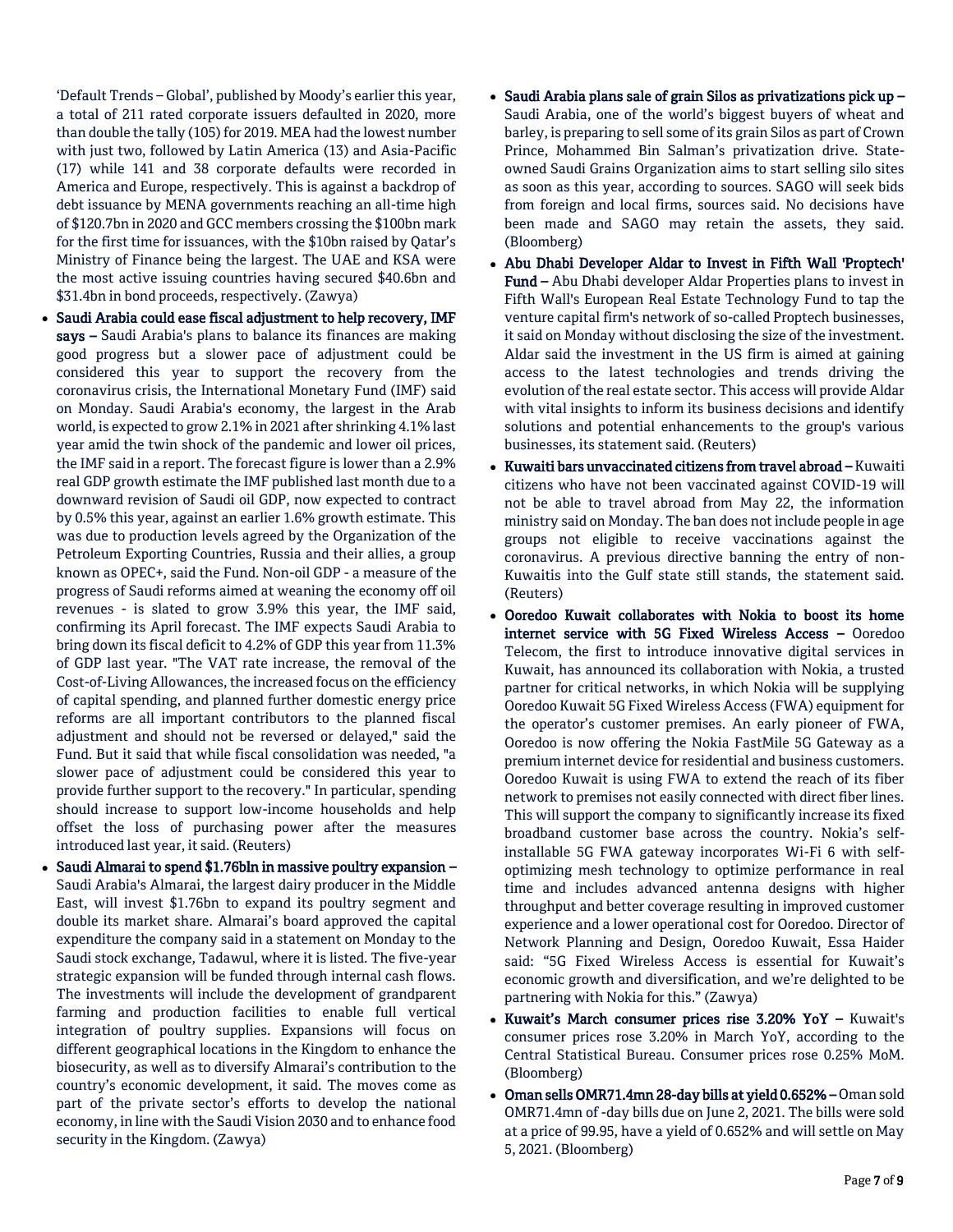- Bahrain sells BHD200mn of 3.6% 2026 bonds; bid-cover 2.75 -Bahrain sold BHD200mn of 2026 bonds due on May 5, 2026. Investors offered to buy 2.75 times the amount of securities sold. The bonds will settle on May 5, 2021. (Bloomberg)
- Bahrain sells BHD70mn 91-day bills; bid-cover at 1.64x Bahrain sold BHD70mn of 91-day bills due on August 4, 2021. Investors offered to buy 1.64 times the amount of securities sold. The bills were sold at a price of 99.584, have a yield of 1.65% and will settle on May 5, 2021. (Bloomberg)